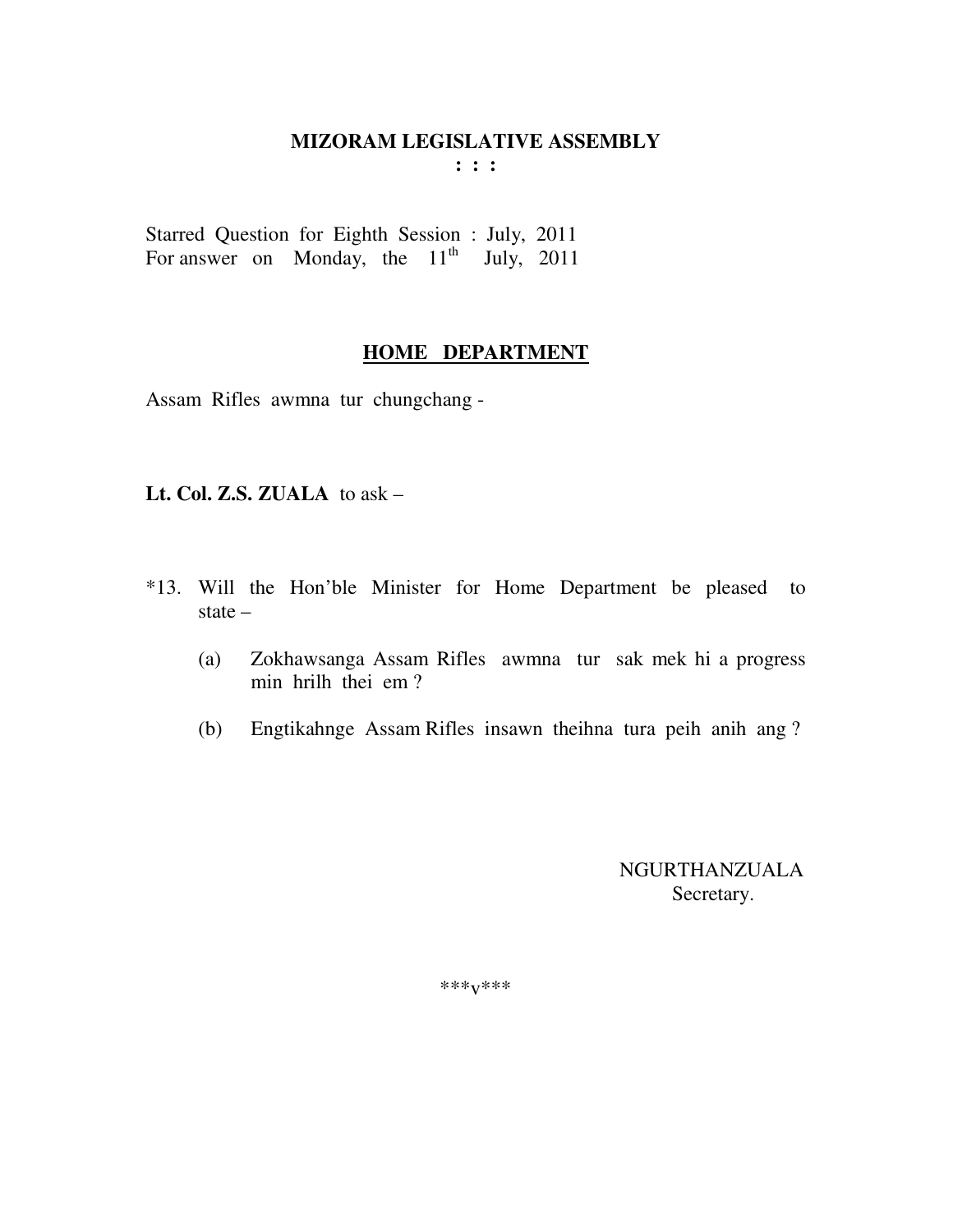### **MIZORAM LEGISLATIVE ASSEMBLY**

#### **: : : :**

Starred Question for Eighth Session : July, 2011. For answer on Monday, the  $11<sup>th</sup>$  July, 2011.

### **HOME DEPARTMENT**

SDPO Post leh 5<sup>th</sup> IR Battalion Headquarters etc. chungchang

#### **Pu R.L.PIANMAWIA** to ask –

\*14. Will the Hon'ble Minister for Home Department be pleased to state –

- a) SDPO Post Sakawrdai atan dah/siam a ni tawh em?
- b) Police Out Post tan motor thar/tha tak pek tumna a awm em?
- c) 5<sup>th</sup> IR Battalion Headquarters hi khawiah nge dah a nih ang?

# NGURTHANZUALA Secretary

...st…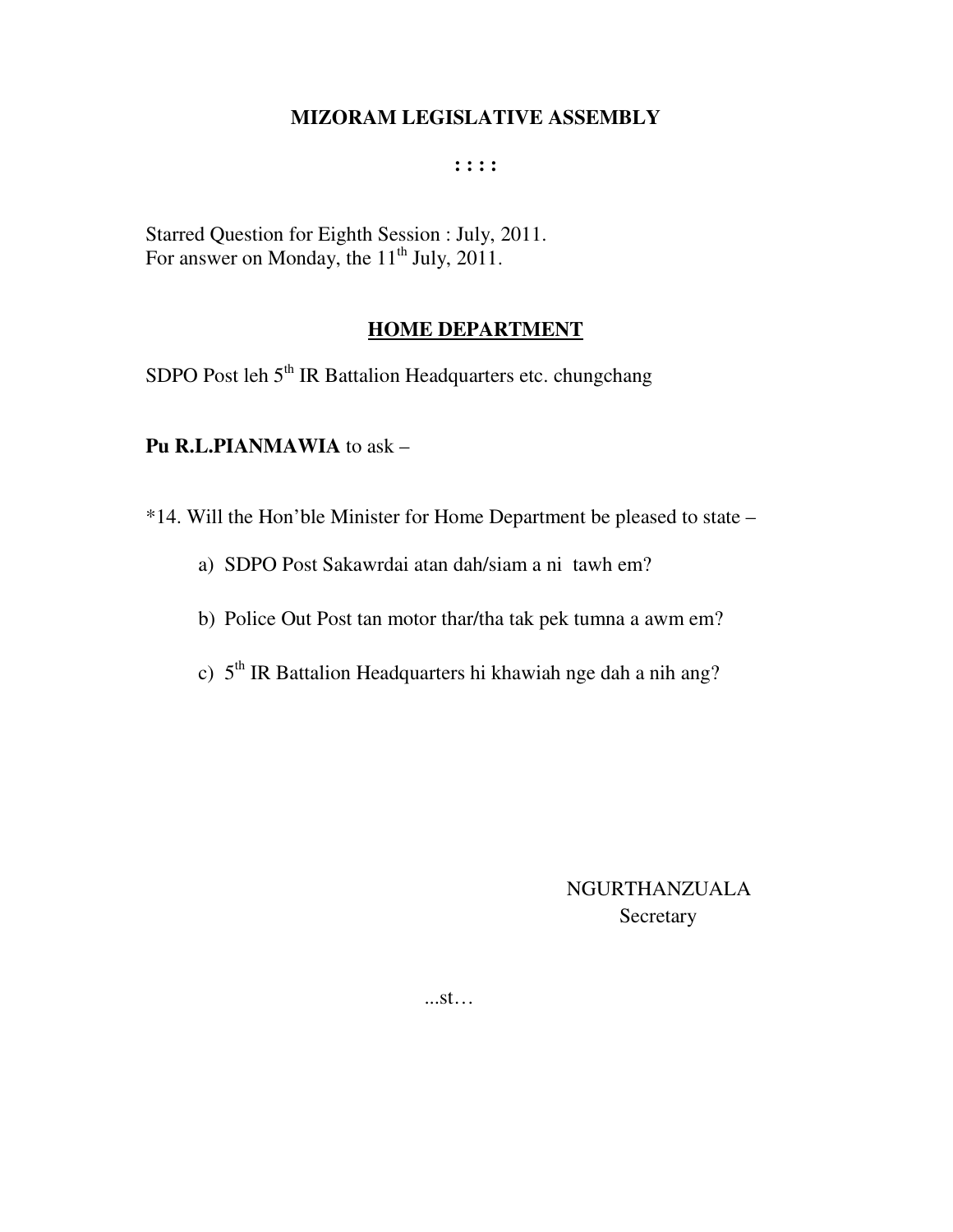Starred Question for Eighth Session : July, 2011. For answer on Monday, the  $11<sup>th</sup>$  July, 2011.

# FOOD, CIVIL SUPPLIES & CONSUMER AFFAIRS DEPARTMENT

L.P.G. harsatna chungchang

# Pu T.T. ZOTHANSANGA to ask -

\*15. Will the Hon'ble Minister for Food, Civil Supplies & Consumer Affairs Department be pleased to state -

L.P.G harsatna tikiang turin tun Sorkar hian L.P.G Agency engzatnge a hawn belh?

> **NGURTHANZUALA** Secretary

 $\dots$ ...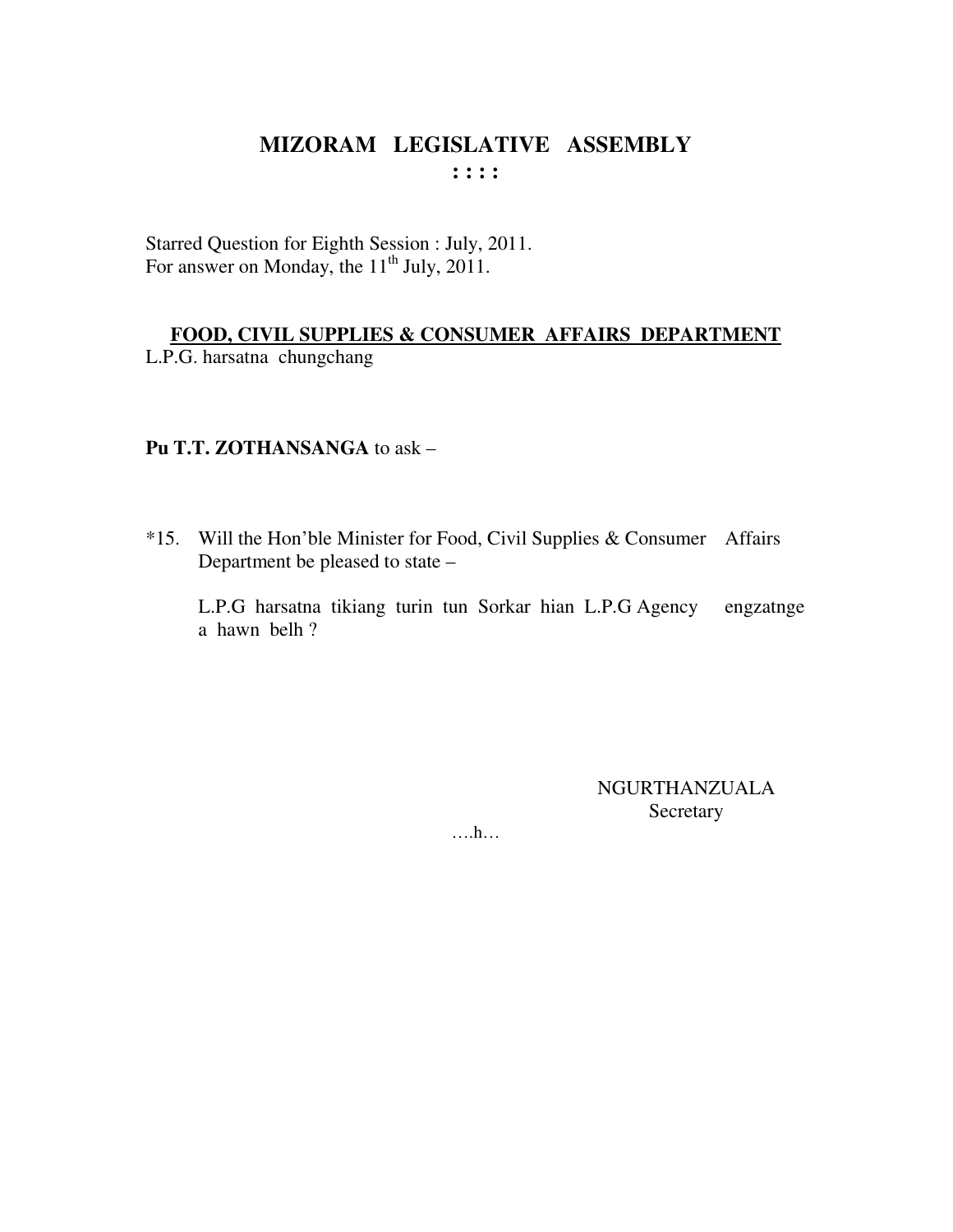Starred Question for Eighth Session : July, 2011. For answer on Monday, the  $11<sup>th</sup>$  July, 2011.

#### **LOCAL ADMINISTRATION DEPARTMENT**

New Khawlek leh Old Khawlek V/C pek chungchang

#### **Dr. R. LALTHANGLIANA** to ask –

\*16. Will the Hon'ble Minister for Local Administration Department be pleased to state –

 Lunglei District-a New Khawlek leh Old Khawlek-te hi V/C hran pek tumna a awm em ?

> NGURTHANZUALA Secretary

….h…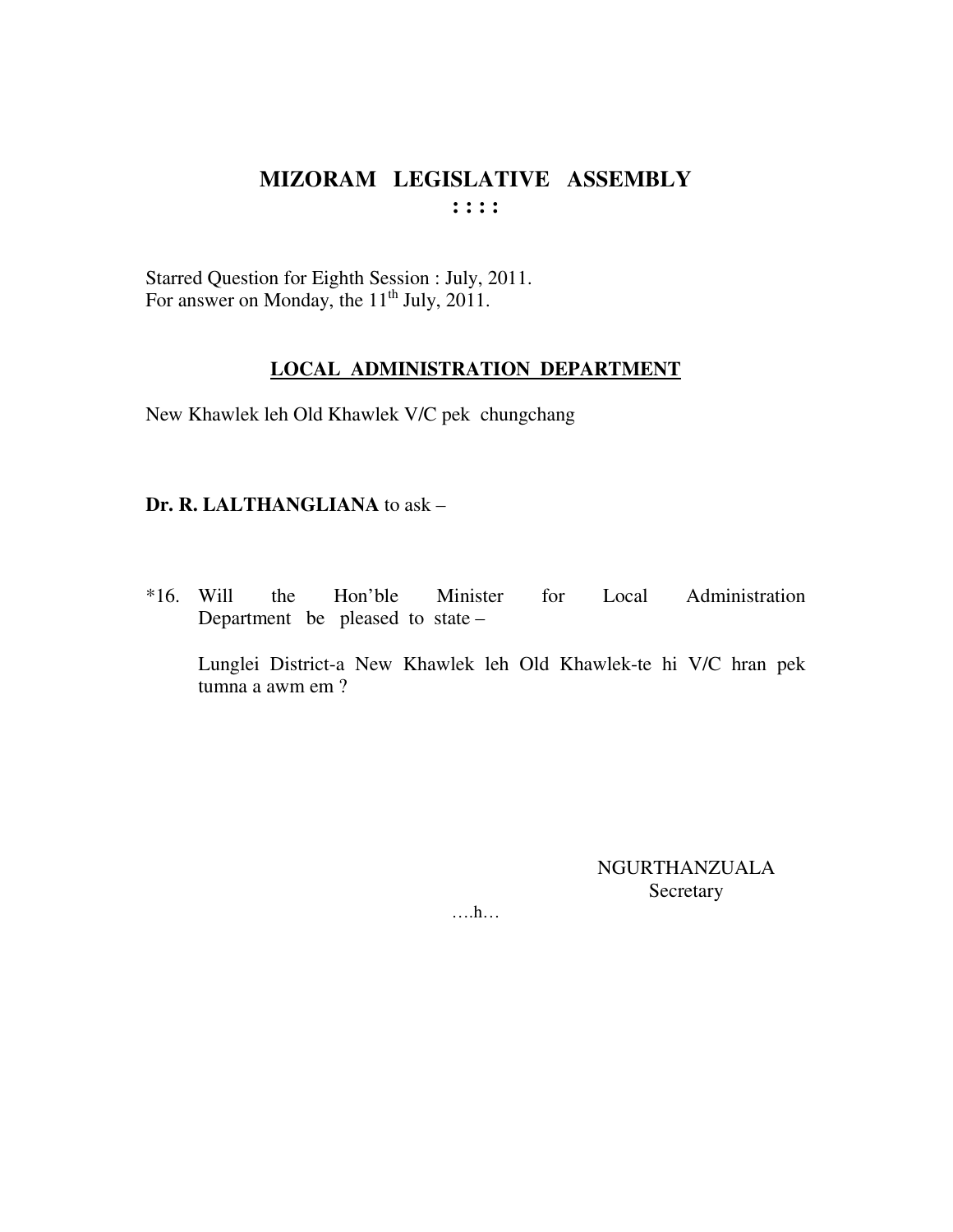Starred Question for Eighth Session : July, 2011. For answer on Monday, the  $11<sup>th</sup>$  July, 2011.

#### **PRINTING & STATIONERY DEPARTMENT**

Government Press tihchangtlun chungchang.

#### **Pu LALROBIAKA** to ask -

\*17. Will the Hon'ble Minister for Printing & Stationery Department be pleased to state –

Government Press tihchangtlun nan engangin nge hma lak a nih ?

NGURTHANZUALA Secretary.

…nt…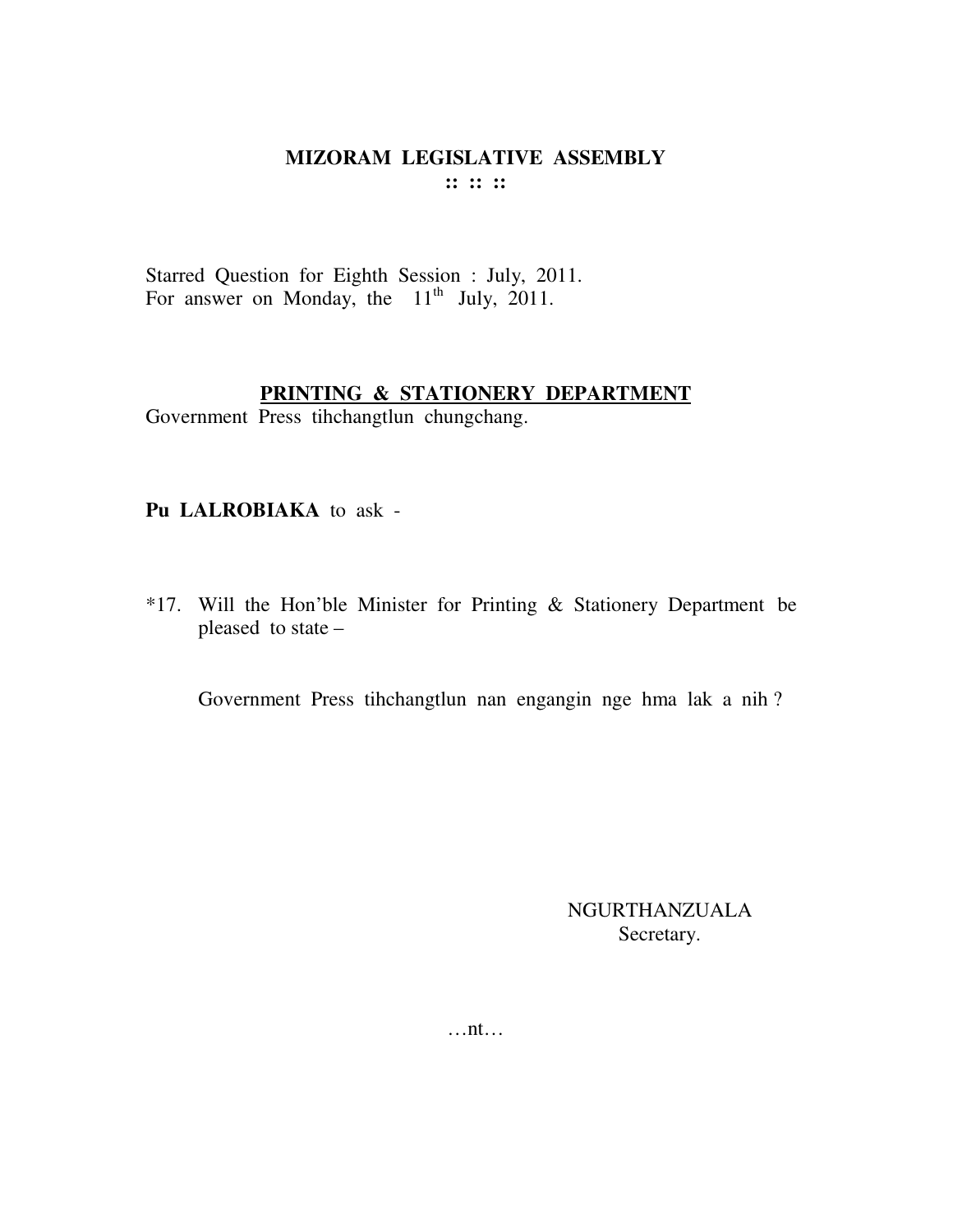Starred Question for Eighth Session : July, 2011 For answer on Monday, the  $11<sup>th</sup>$  July, 2011.

### **LOCAL ADMINISTRATION DEPARTMENT**

Village Boundary chungchang.

### **Pu R. LALRINAWMA** to ask –

\*18. Will the Hon'ble Minister for Local Administration Department be pleased to state –

Village Boundary Notification No. LAD/VC-40/87/80 dated  $6<sup>th</sup>$ October 1987-ah "Sihphir Village Council Boundary, Aizawl to Silchar Road km 15 (post) Starting point a hmangin" tih hi a dik loh avangin siamthat/tihdik tumna a awm em?

> NGURTHANZUALA **Secretary**

\*\*m\*\*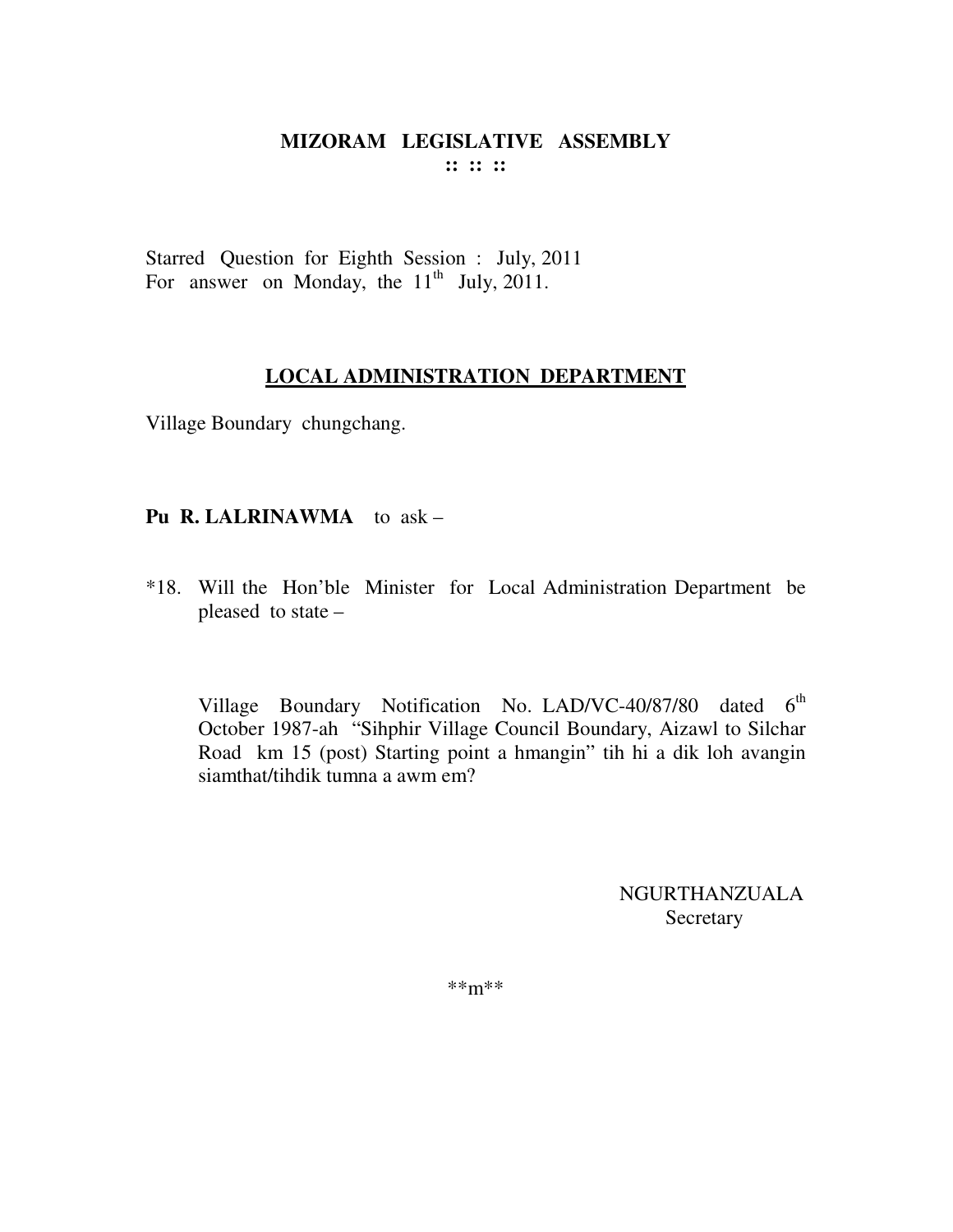Starred Question for Eighth Session : July, 2011. For answer on Monday, the  $11<sup>th</sup>$  July, 2011.

### **LAW & JUDICIAL DEPARTMENT**

Village Court din chungchang.

### **Pu R.L. PIANMAWIA** to ask -

- \*19. Will the Hon'ble Minister for Law & Judicial Department be pleased to state –
	- (a) Village Court dinna tura khaw thlan bikah te khan hmalak a ni tawh em ?
	- (b) Village Court din/pek tharna tur khuate ruahman/thlan a ni leh tawh em ?

NGURTHANZUALA Secretary.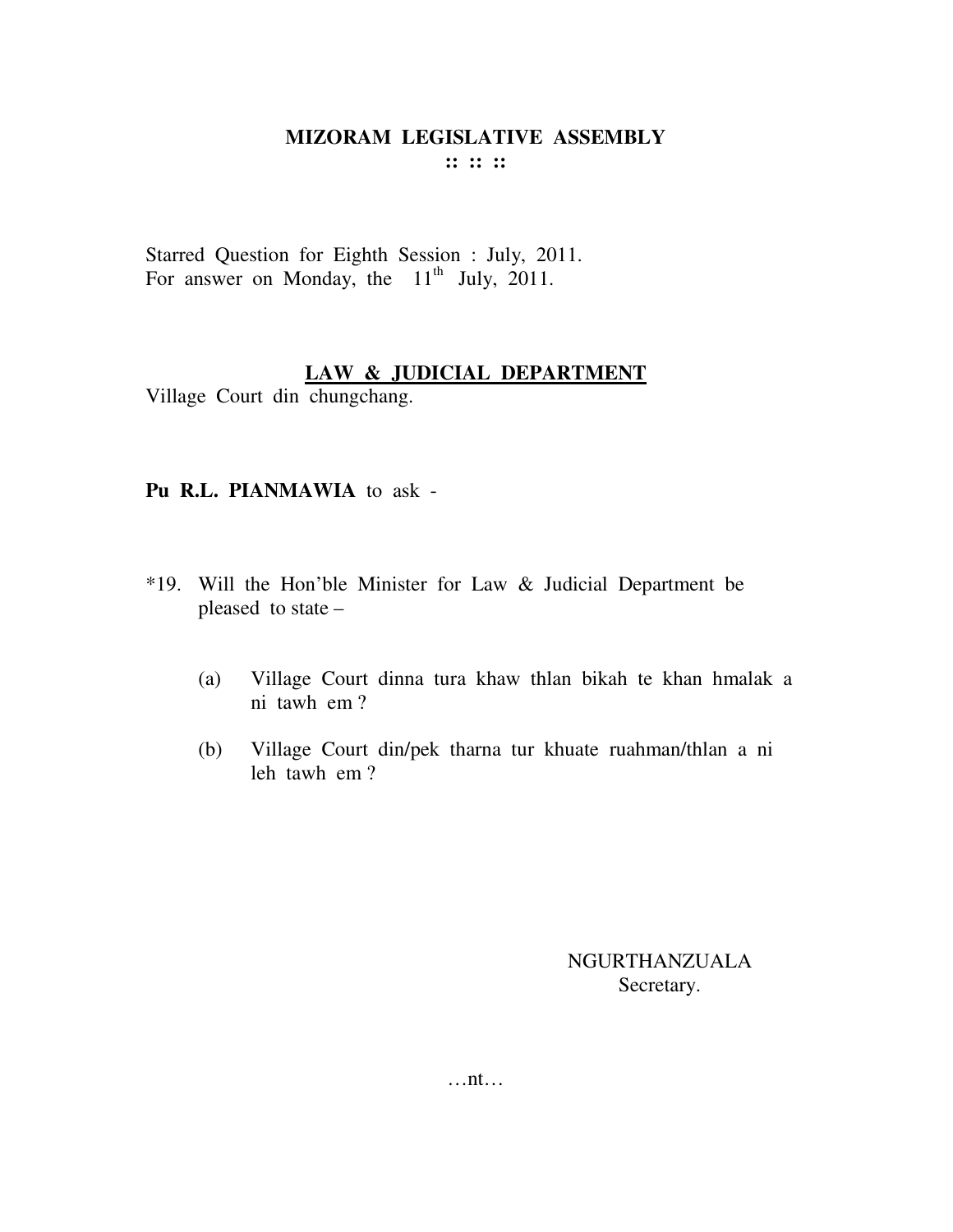# MIZORAM LEGISLATIVE ASSEMBLY

 $: : :$ 

Starred Question for Eighth Session : July, 2011 For answer on Monday, the  $11<sup>th</sup>$  July, 2011

### FOOD, CIVIL SUPPLIES & CONSUMER AFFAIRS **DEPARTMENT**

Buhfai chhekkhawl chungchang-

### Pu T.T. ZOTHANSANGA to ask -

\*20. Will the Hon'ble Minister for Food, Civil Supplies & Consumer Affairs Department be pleased to state –

Sorkar-in Fur tla tur Buhfai Mizoram hmun kilkhawr zawk-ah a chhek ngah tawh em?

> **NGURTHANZUALA** Secretary.

\*\*\* $V$ \*\*\*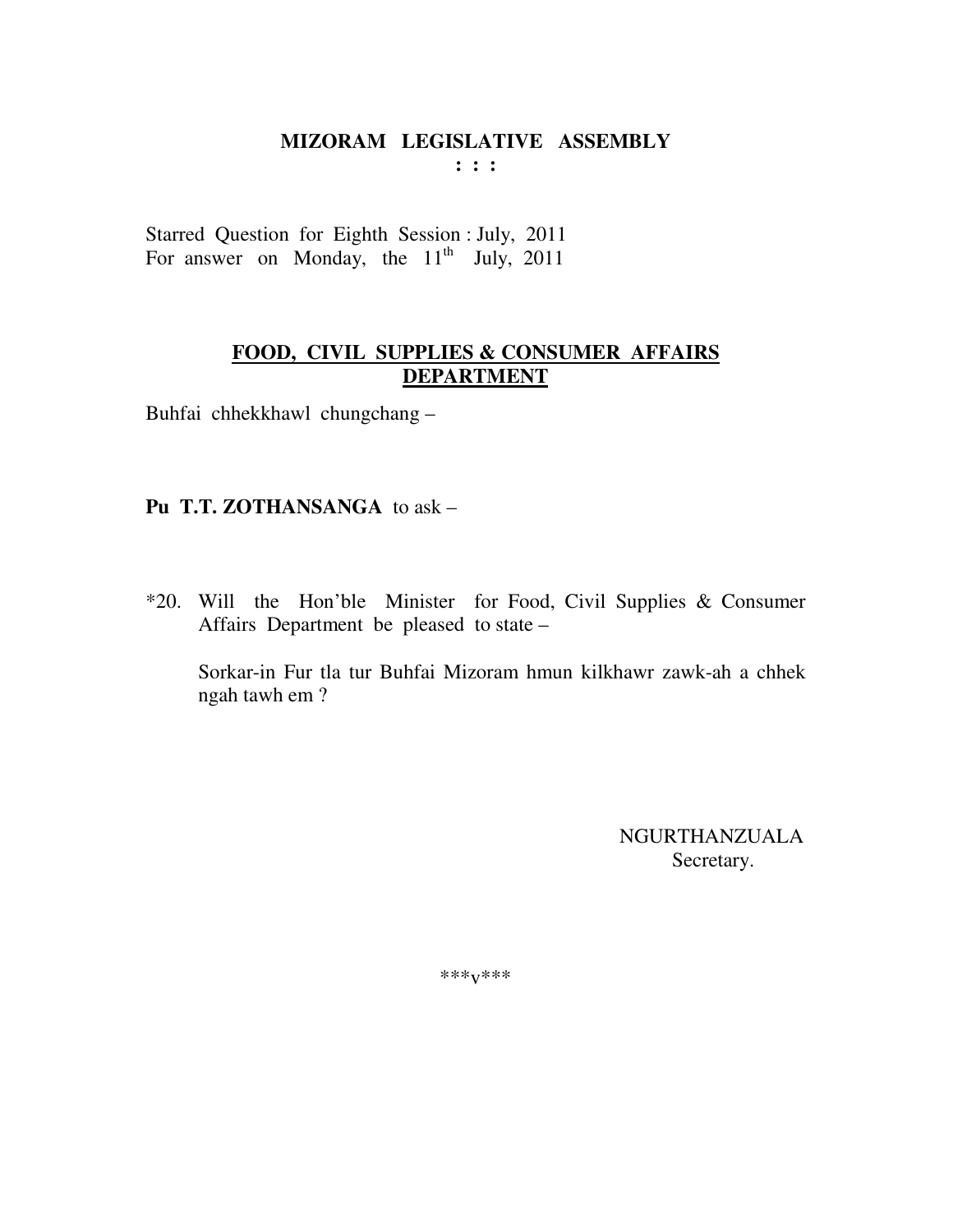Starred Question for Eighth Session : July, 2011. For answer on Monday, the  $11<sup>th</sup>$  July, 2011.

#### **TAXATION DEPARTMENT**

VAT atanga Sorkar sum hmuh chungchang.

### **Pu JOHN SIAMKUNGA** to ask -

- \*21. Will the Hon'ble Minister for Taxation Department be pleased to state –
	- (a) VAT hnuaiah kum 2010-2011 chhung khan Mizoram Sorkarin sum engzatnge a hmuh ?
	- (b) Way bill pek tam lutuk hi Sorkar hian tihtawp tumna a nei em ?

NGURTHANZUALA Secretary.